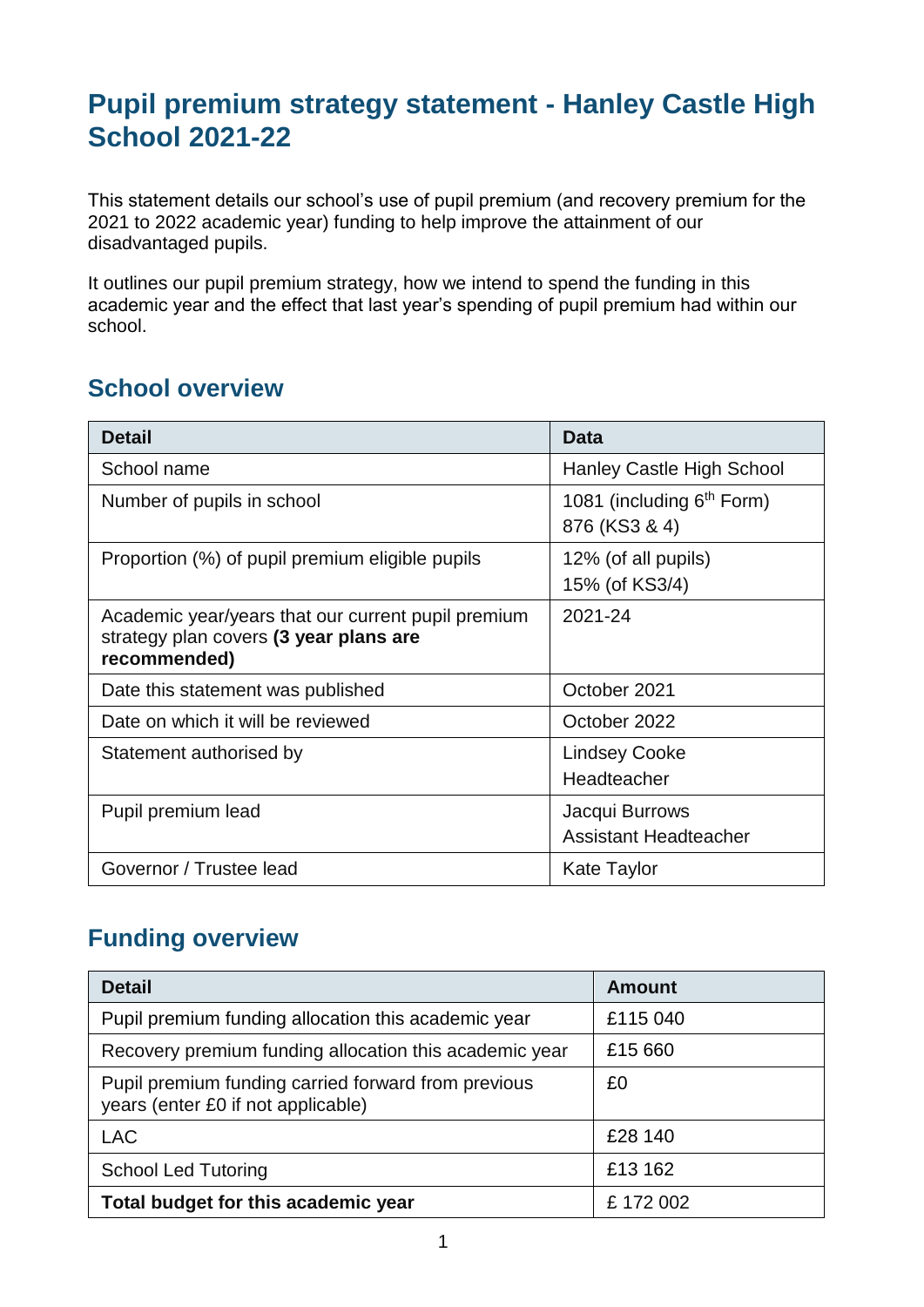# **Part A: Pupil premium strategy plan**

## **Statement of intent**

Official figures show that the number of students entitled to Free School Meals at Hanley Castle sits at around 12-15% depending on the year group and is slowly rising. Of course disadvantaged students may come from families with not enough money to live on, but this may also lead to a much broader lack of resources and opportunities. It is our intent to close the gap between disadvantaged pupils and their nondisadvantaged peers.

The Pupil Premium is additional funding which is allocated to schools based on the number of pupils who have been eligible for free school meals (FSM) at any point over the last six years. The Pupil Premium is aimed at addressing the current underlying inequalities which exist between children from disadvantaged backgrounds and their more affluent peers. The Pupil Premium also provides funding for children who have been looked after continuously for more than six months and the children of service personnel.

High-quality teaching is at the heart of our approach, with a focus on areas in which disadvantaged pupils require the most support. This is proven to have the greatest impact on closing the disadvantage attainment gap and at the same time will benefit the non-disadvantaged pupils in our school. Implicit in the intended outcomes detailed below, is the intention that non-disadvantaged pupils' attainment will be sustained and improved alongside progress for their disadvantaged peers.

Overcoming barriers to learning is at the heart of our Pupil Premium Grant use. We understand that needs and costs will differ depending on the barriers to learning being addressed. As such, we do not automatically allocate personal budgets per student in receipt of the Pupil Premium Grant. Instead, we identify the barrier to be addressed and the interventions required, whether in small groups, large groups, the whole school or as individuals, and allocate a budget accordingly.

#### Our Priorities

Setting priorities is key to maximising the use of the Pupil Premium Grant.

Our priorities are as follows:

- Ensuring all students receive quality first teaching each lesson
- Ensuring disadvantaged students are challenged in the work that they are set
- Closing the attainment gap between disadvantaged pupils and their peers
- Providing targeted academic support for students who are not making the expected progress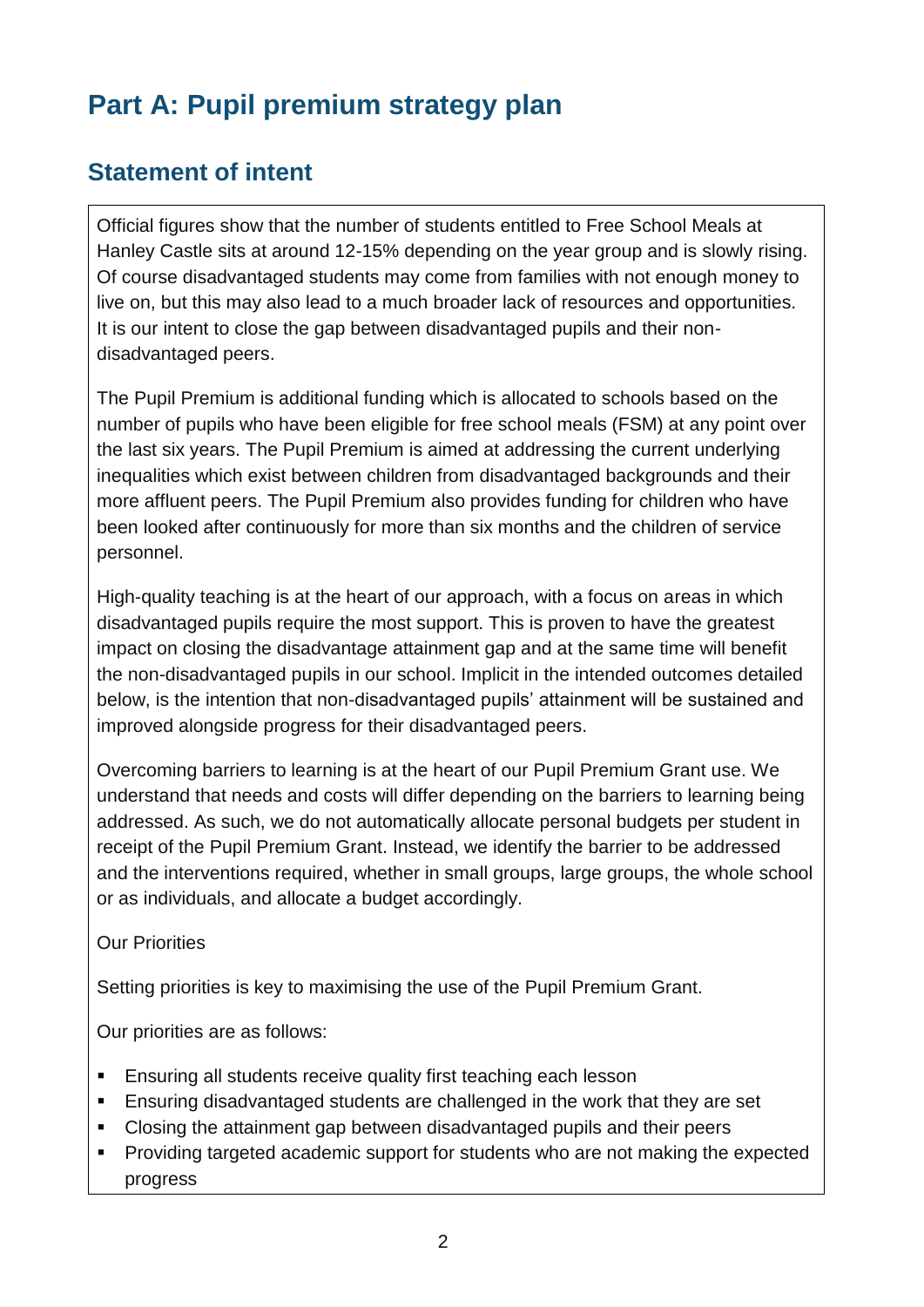- Addressing non-academic barriers to attainment such as attendance, behaviour, well -being and cultural capital
- **Ensuring that the Pupil Premium Grant reaches the pupils who need it most**
- Adopting a whole school approach in which all staff take responsibility for disadvantaged students' outcomes and raise expectations of what they can achieve.

## **Challenges**

This details the key challenges to achievement that we have identified among our disadvantaged pupils.

| <b>Challenge</b><br>number | <b>Detail of challenge</b>                                                                                                                                                                                                                                                       |
|----------------------------|----------------------------------------------------------------------------------------------------------------------------------------------------------------------------------------------------------------------------------------------------------------------------------|
| 1                          | Attainment gap for low/middle prior attainers disadvantaged<br><b>students</b><br>Assessment data over the last 2 years albeit in a disrupted format,                                                                                                                            |
|                            | shows that the attainment of disadvantaged students in the low and<br>middle prior attaining categories has been lower than that of their peers.                                                                                                                                 |
|                            | Whilst it would not be prudent to base future interventions solely on the<br>data from the last two years, internal assessment data will be carefully<br>monitored to ensure that rapid and effective interventions may be put in<br>place to prevent further gaps from forming. |
| $\overline{2}$             | Academic vocabulary gap amongst disadvantaged students                                                                                                                                                                                                                           |
|                            | Assessments, observations and discussion with students indicate that                                                                                                                                                                                                             |
|                            | disadvantaged students. generally have lower levels of reading<br>comprehension and a more limited vocabulary than peers. This impacts                                                                                                                                           |
|                            | their progress in all subjects.                                                                                                                                                                                                                                                  |
|                            | Early baseline testing in current Y7 in English, has enabled identification                                                                                                                                                                                                      |
|                            | of 18 students who would benefit from additional literacy provision. In<br>addition, internal assessments have enabled identification of a further 18                                                                                                                            |
|                            | students in Y8 and 10 in Y9 who would benefit from literacy interventions.                                                                                                                                                                                                       |
| 3                          | Persistent absenteeism amongst disadvantaged group                                                                                                                                                                                                                               |
|                            | Attendance data indicates that attendance amongst disadvantaged<br>students has been lower than for non-disadvantaged students.                                                                                                                                                  |
|                            | Currently (up to 16/11/21) (and we do need to bear in mind the<br>disruption caused by Covid-related absences) the average attendance                                                                                                                                            |
|                            | for non PP is 92.81 - 25% below 90% and for PP students is 90.98 -<br>with 38% PP students at less than 90% attendance.                                                                                                                                                          |
| 4                          | Covid-related gaps in literacy and numeracy                                                                                                                                                                                                                                      |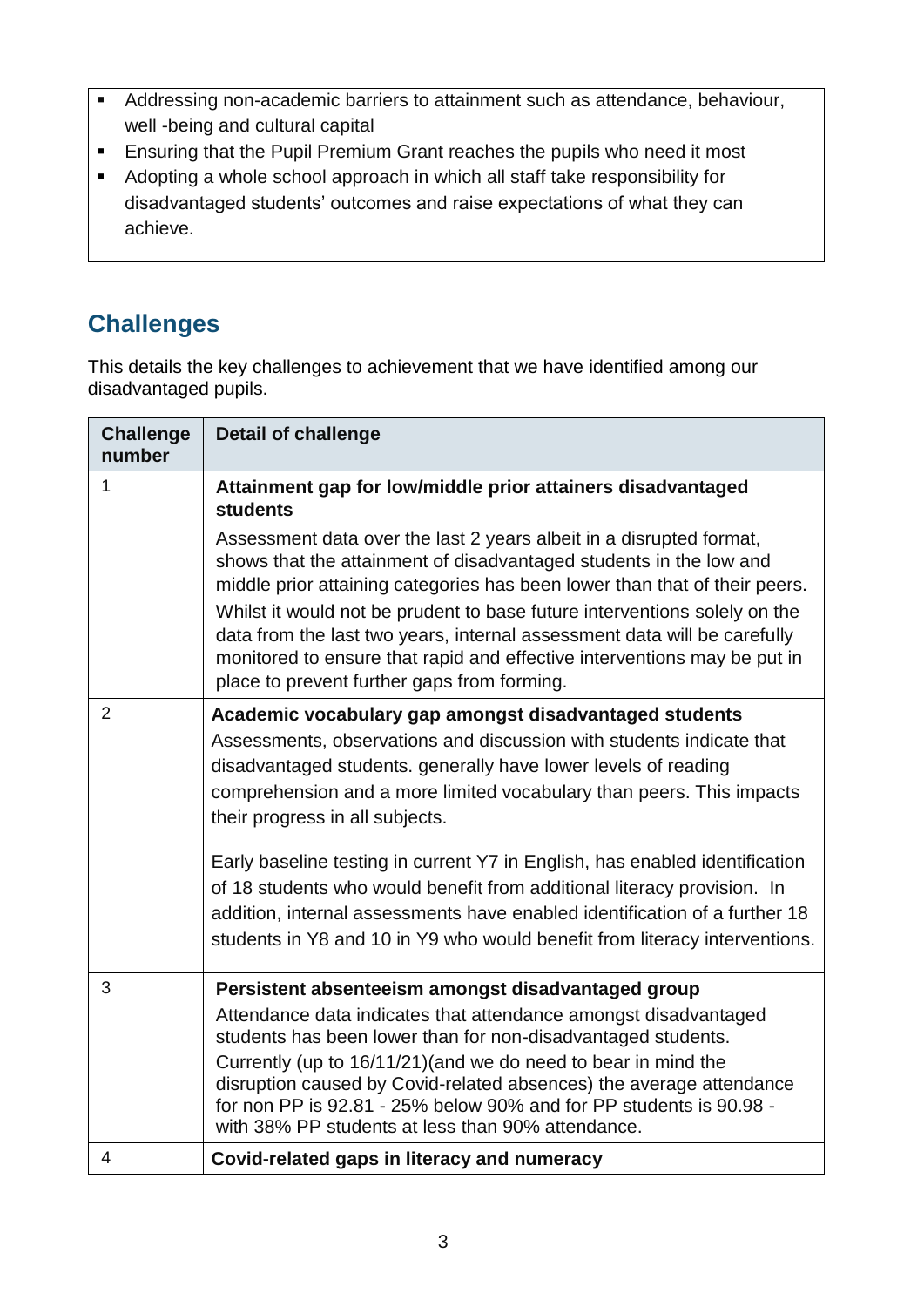| Our assessments, observations and discussions with pupils and families<br>suggest that the education and wellbeing of some of our disadvantaged<br>pupils have been impacted by partial school closures to a greater extent<br>than for other pupils. These findings are backed up by several national<br>studies. |
|--------------------------------------------------------------------------------------------------------------------------------------------------------------------------------------------------------------------------------------------------------------------------------------------------------------------|
| This has resulted in some knowledge gaps identified by mini-SEFs<br>completed by each faculty in Summer 2021.<br>Around 50 students in Y7-9 have been identified to take part in<br>additional numeracy and literacy sessions.                                                                                     |
|                                                                                                                                                                                                                                                                                                                    |

#### **Intended outcomes**

This explains the outcomes we are aiming for **by the end of our current strategy plan**, and how we will measure whether they have been achieved.

| <b>Intended outcome</b>                                                                                       | <b>Success criteria</b>                                                                                                                                                                                                                                                                                                                                                                                                              |
|---------------------------------------------------------------------------------------------------------------|--------------------------------------------------------------------------------------------------------------------------------------------------------------------------------------------------------------------------------------------------------------------------------------------------------------------------------------------------------------------------------------------------------------------------------------|
| Low/middle ability group perform<br>equally well in relation to non-<br>PP as higher prior attainers.         | Data checks, diagnostic testing shows PP<br>students in line with or above their personal<br>targets set using in-house data with support of<br>FFT Aspire.                                                                                                                                                                                                                                                                          |
| Students' barriers to success<br>through poor vocabulary are<br>reduced.                                      | Students' are explicitly taught key tier 2<br>vocabulary.<br>Students become more curious about vocabulary<br>and independent in finding meanings of words as<br>well as looking for links.<br>Consistent approach to teaching vocabulary is<br>implemented across the school.<br>Reading comprehension tests demonstrate<br>improved comprehension skills among<br>disadvantaged pupils and their non-<br>disadvantaged peers.      |
| Persistent absenteeism is<br>improved for all students and<br>particularly for our<br>disadvantaged students. | Monitoring of attendance data shows sustained<br>high attendance:<br>Overall absence rate for all students being<br>no more than the national average and the<br>attendance gap between disadvantaged<br>and non disadvantaged students being<br>reduced.<br>% students who are persistently absent<br>being at the National Average and the<br>figure among disadvantaged students being<br>no more than 2% lower than their peers. |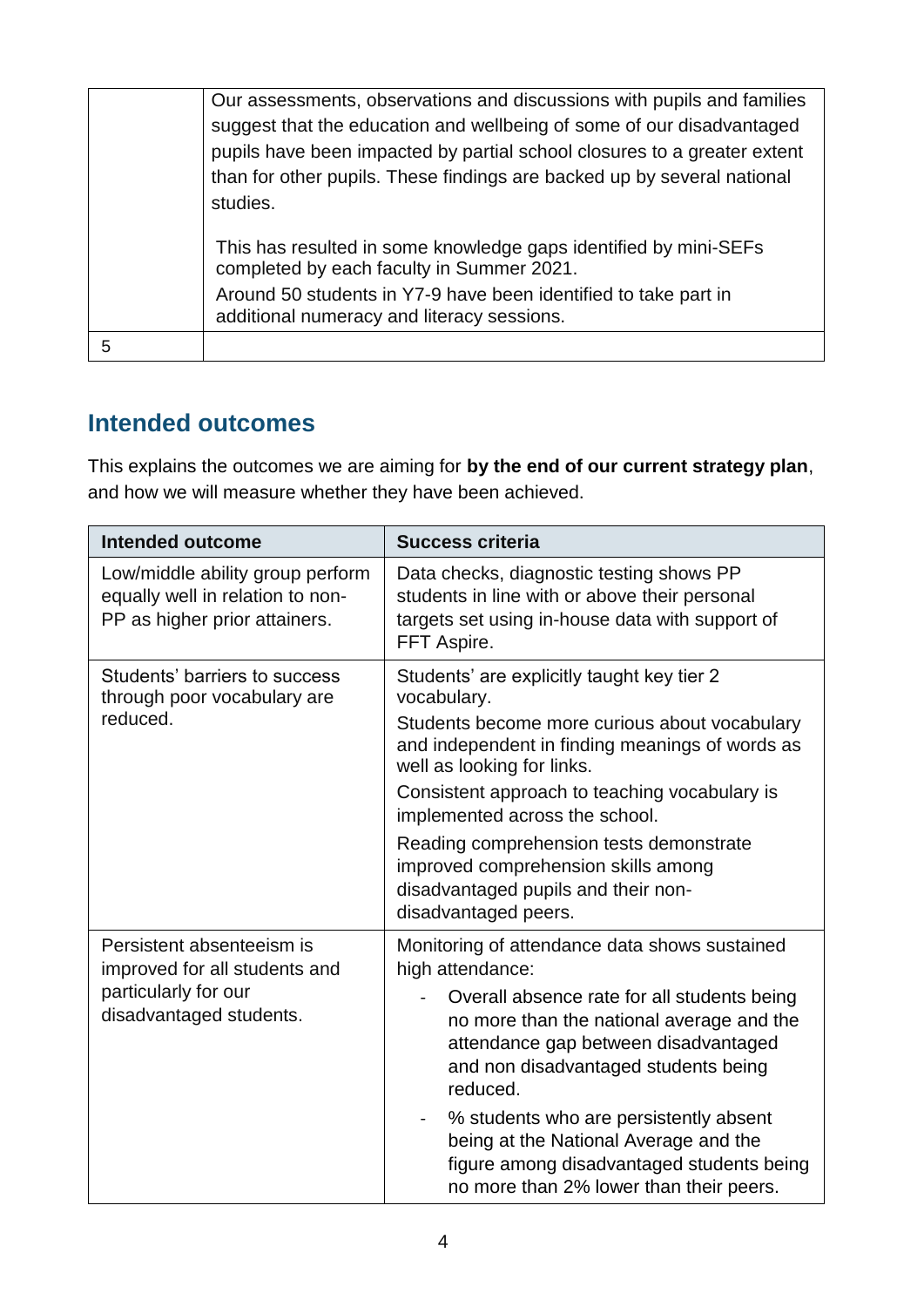|                                                                                                   | Safeguarding & attendance officer in touch with<br>families to encourage attendance<br>Use of external agencies to support                                                                                     |
|---------------------------------------------------------------------------------------------------|----------------------------------------------------------------------------------------------------------------------------------------------------------------------------------------------------------------|
| Numeracy and literacy gaps<br>caused by Covid-related<br>disruption to learning are<br>addressed. | Catch-up tutoring programme for Y7-9 put into<br>place (in-school tutoring)<br>NTP tutors engaged to support KS4 students with<br>identified gaps in a specific subject (focus on<br>maths, English & science) |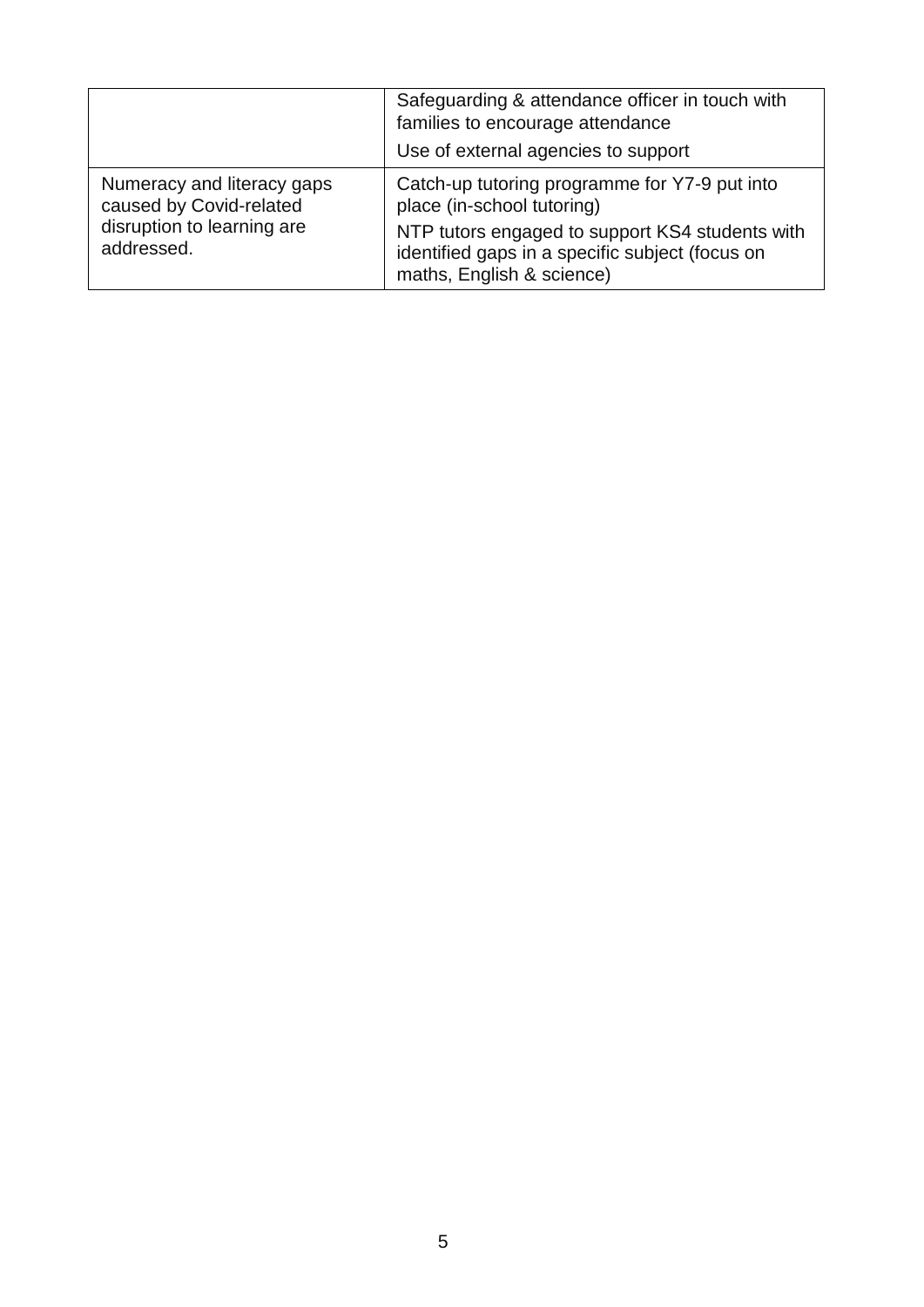## **Activity in this academic year**

This details how we intend to spend our pupil premium (and recovery premium funding) **this academic year** to address the challenges listed above.

## **Teaching (for example, CPD, recruitment and retention)**

Budgeted cost: £ *60, 000*

| <b>Activity</b>                                                                                                                            | Evidence that supports this approach                                                                                                                                                                                                                                                                                                                                                                                                                                                                                                          | <b>Challenge</b><br>number(s)<br>addressed |
|--------------------------------------------------------------------------------------------------------------------------------------------|-----------------------------------------------------------------------------------------------------------------------------------------------------------------------------------------------------------------------------------------------------------------------------------------------------------------------------------------------------------------------------------------------------------------------------------------------------------------------------------------------------------------------------------------------|--------------------------------------------|
| Developing a whole<br>school focus on explicit<br>teaching of vocabulary.<br>This will involve ongoing<br>teacher training and<br>support. | Teaching vocabulary explicitly is an<br>inexpensive method to improve students'<br>access to all subject areas and<br>particularly in accessing more<br>challenging academic reading and exam<br>content.<br>http://www.sec-ed.co.uk/best-<br>practice/pupil-premium-closing-the-<br>vocabulary-gap/<br>https://educationendowmentfoundation.org<br>.uk/tools/guidance-reports/improving-<br>literacy-in-secondary-schools<br>Relaunch of Accelerated Reader in Y7<br>using librarian and library lessons to<br>maintain consistent approach. | 1, 2                                       |
| Additional maths teacher<br>to reduce class sizes<br>especially in lower prior<br>attaining groups.                                        | https://educationendowmentfoundation.or<br>g.uk/education-evidence/teaching-<br>learning-toolkit/reducing-class-size                                                                                                                                                                                                                                                                                                                                                                                                                          | 1                                          |
| Focus on curriculum and<br>teaching sequences to<br>ensure effective learning                                                              |                                                                                                                                                                                                                                                                                                                                                                                                                                                                                                                                               | 1                                          |
| Targeted and<br>personalised CPD offer for<br>staff with focus on<br>feedback                                                              | https://educationendowmentfoundation.or<br>g.uk/education-evidence/teaching-<br>learning-toolkit/feedback<br>"Professional development activities<br>should be appropriately spaced and<br>aligned-avoid one-off inputs" EEF<br><b>Professional Development Summary</b>                                                                                                                                                                                                                                                                       | 1, 2                                       |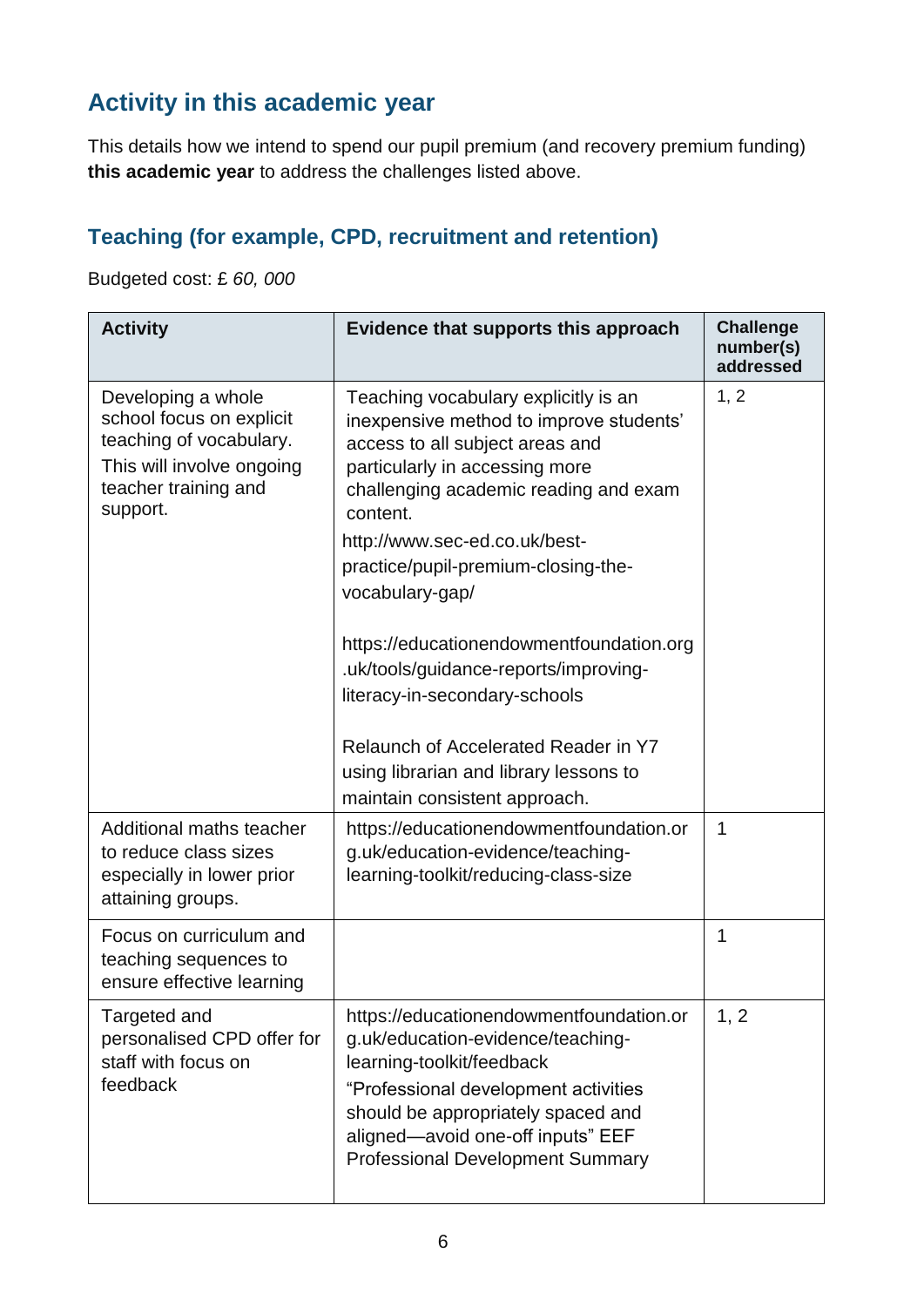Targeted academic support (for example, tutoring, one-to-one support structured interventions)

Budgeted cost: £53, 000

| <b>Activity</b>                                                                                                                                                                                                                                                                                                                                                                             | Evidence that supports this approach                                                                                 | <b>Challenge</b><br>number(s)<br>addressed |
|---------------------------------------------------------------------------------------------------------------------------------------------------------------------------------------------------------------------------------------------------------------------------------------------------------------------------------------------------------------------------------------------|----------------------------------------------------------------------------------------------------------------------|--------------------------------------------|
| Adopting a targeted<br>teaching programme as a<br>reading intervention for<br>disadvantaged pupils who<br>need additional help to<br>comprehend texts and<br>address vocabulary gaps.<br><b>Employment of full-time</b><br>Catch-Up tutor to deliver<br>small group interventions.<br>Providing targeted and<br>specific numeracy Catch-<br>Up as in house provision<br>via Catch-Up tutor. | https://educationendowmentfoundation.or<br>g.uk/education-evidence/teaching-<br>learning-toolkit/one-to-one-tuition  | 1, 4                                       |
| Engagement of NTP<br>tutors to deliver subject-<br>specific interventions.                                                                                                                                                                                                                                                                                                                  | https://educationendowmentfoundation.or<br>g.uk/education-evidence/teaching-<br>learning-toolkit/small-group-tuition | 1, 4                                       |

## **Wider strategies (for example, related to attendance, behaviour, wellbeing)**

Budgeted cost: £ 40, 000

| <b>Activity</b>                                                                                                                                                                                                                                                                                         | Evidence that supports this approach                                                                                                                                                                                                                                                                                                                            | <b>Challenge</b><br>number(s)<br>addressed |
|---------------------------------------------------------------------------------------------------------------------------------------------------------------------------------------------------------------------------------------------------------------------------------------------------------|-----------------------------------------------------------------------------------------------------------------------------------------------------------------------------------------------------------------------------------------------------------------------------------------------------------------------------------------------------------------|--------------------------------------------|
| Embedding principles of<br>good practice from DFEs<br><b>Improving School</b><br>attendance advice.<br>Independent attendance<br>audit to be carried out by<br>Safeguarding and<br>attendance officer to work on<br>FSM provision to make links<br>with families to make<br>positive links with school. | EEF: "A pupil cannot benefit from a lesson if<br>they are not present in the classroom,<br>engaged in the lesson, and behaving<br>appropriately for learning. Many schools take<br>the view that good behaviour is a pre-<br>requisite for learning, and that disruptive<br>behaviour also distracts other pupils and<br>negatively impacts on their learning." | 4                                          |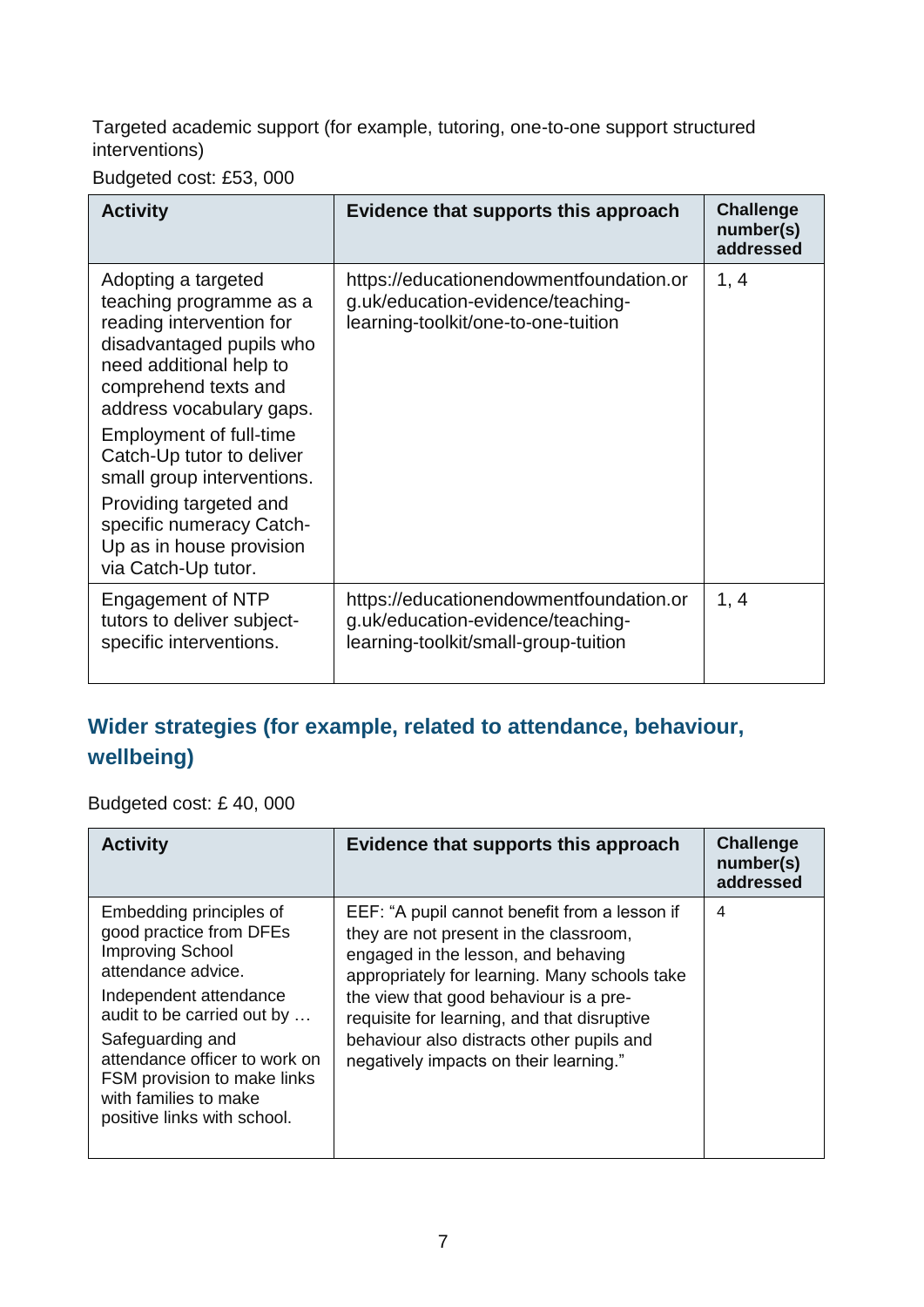| Increased hours for school<br>counsellor, volunteer stress<br>counsellor                                                                      | Through school surveys and discussion with<br>pastoral teams, well-being of disadvantaged<br>students may have suffered more<br>significantly than that of their non-<br>disadvantaged peers. Increasing access to<br>trained colleagues aims to provide more<br>support when required.                                                                                                                                                         |     |
|-----------------------------------------------------------------------------------------------------------------------------------------------|-------------------------------------------------------------------------------------------------------------------------------------------------------------------------------------------------------------------------------------------------------------------------------------------------------------------------------------------------------------------------------------------------------------------------------------------------|-----|
| Key Stage mentoring.<br>Students identified through<br>A&E awarding process who<br>would benefit from<br>behavioural or academic<br>mentoring | https://educationendowmentfoundation.org.uk/edu<br>cation-evidence/teaching-learning-<br>toolkit/mentoring                                                                                                                                                                                                                                                                                                                                      | 4   |
| Supporting students with<br>devices to access online<br>learning                                                                              |                                                                                                                                                                                                                                                                                                                                                                                                                                                 | 4   |
| Supporting students to be<br>able to access Arts and<br>Sports education                                                                      | "At the EEF, we think enriching education has<br>intrinsic benefits (sometimes referred to as<br>"arts for arts' sake"). We think all children,<br>including those from disadvantaged<br>backgrounds, deserve a well-rounded,<br>culturally rich, education.<br>However, many go beyond this and argue<br>that enrichment approaches can directly<br>improve pupils' attainment and it is this link<br>that EEF is particularly interested in." |     |
| Supporting students to make<br>informed choices in next<br>steps                                                                              | "Young people from poorer homes are more<br>likely to be uncertain about the qualifications<br>they need to access their chosen career and<br>get the skills they need."<br>https://d2tic4wvo1iusb.cloudfront.net/docume<br>nts/guidance/Careers_Education_summary_i<br>nfograph.pdf                                                                                                                                                            |     |
| Support with online parents'<br>evenings to increase<br>attendance and build<br>relationships with families                                   |                                                                                                                                                                                                                                                                                                                                                                                                                                                 | All |
| Contingency Fund for acute<br>issues.                                                                                                         |                                                                                                                                                                                                                                                                                                                                                                                                                                                 | All |

## **Total budgeted cost: £** *152 000 (+£20 000 contingency)*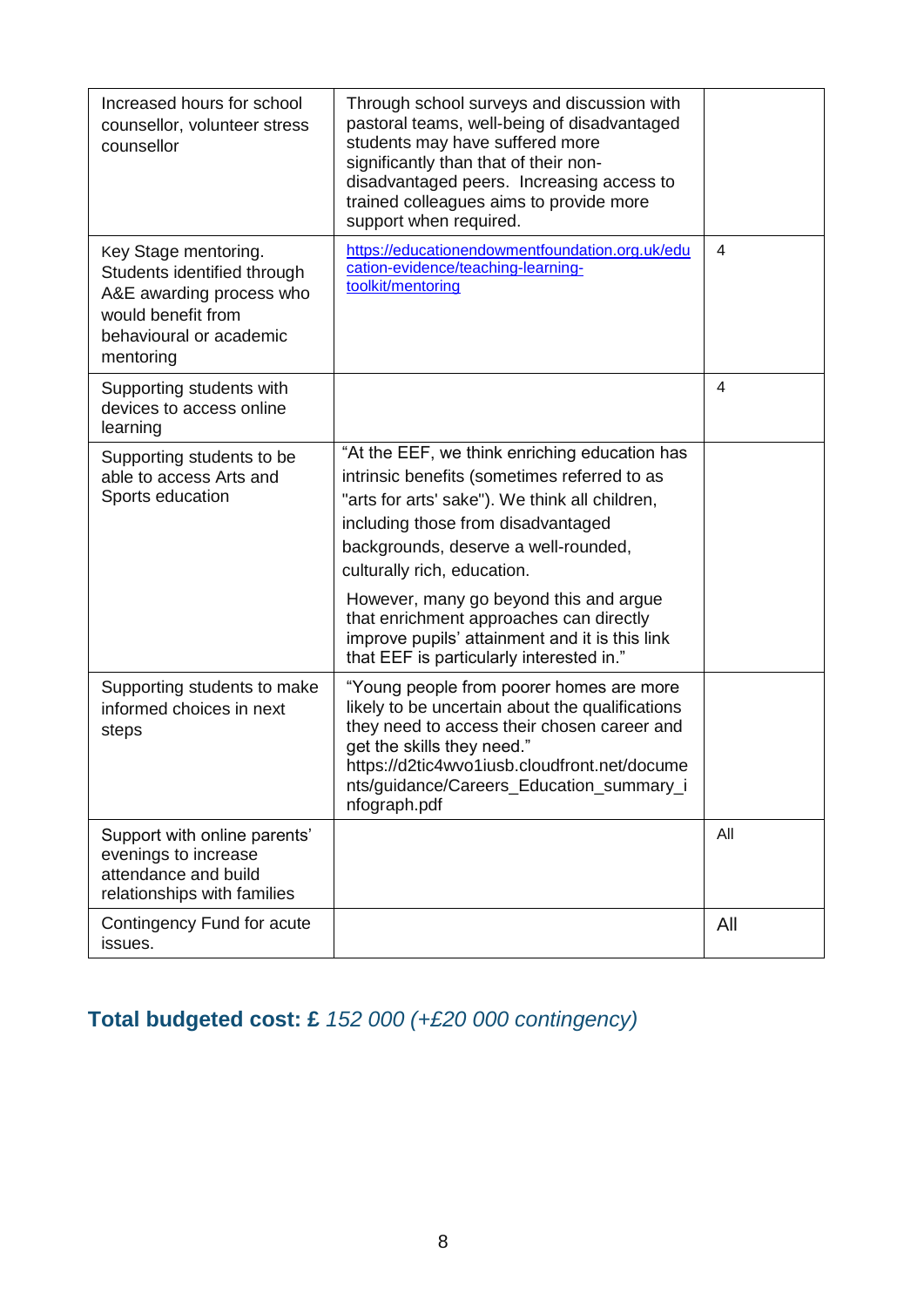# **Part B: Review of outcomes in the previous academic year**

### **Pupil premium strategy outcomes**

This details the impact that our pupil premium activity had on pupils in the 2020 to 2021 academic year.

#### *Due to COVID-19, performance measures have not been published for 2020 to 2021.*

Focus for 2020-1 was on ensuring that disadvantaged students had access to devices as a priority. Over 50 devices were provided to families to ensure that remote learning could take place. Pastoral support was also continued in that from January, all tutors conducted live tutor sessions each day with their tutees and those not attending, followed up by Key Stage offices.

Pupil surveys in place in autumn term and again in Jan/Feb for comparison.

In most recent surveys:

- Only 5% KS3 students said they were struggling with online learning and 10% requested some support. All those contacted for 1:1 meetings and discussions.
- In KS4 around 3% said they weren't coping well with online learning and 4% requested additional support. Only 1% said they didn't have sufficient resources to complete lessons. Again, all those in need of support have been contacted individually by KS offices supported by tutors also

Maintaining quality first teaching in lockdown was also key:

Clear expectations communicated to staff regarding provision of remote education (from October)

- Every lesson will start with a live register, following the timetable and including tutor time from 9 am
- A cycle of 4 lessons given as guidance to structure remote teaching:
	- $\circ$  Lesson 1 Live lesson to introduce, encourage interaction, questioning
	- $\circ$  Lesson 2 Live/recorded lesson to model and reinforce lesson 1, support with application
	- $\circ$  Lessons 3&4 Practice and application, acting on feedback, encouraging a more independent approach.

Feedback expectations

- Every student to receive individual feedback on an identified piece of work once per cycle as a minimum.
- A&E (criteria re-worked for remote learning) sent every 2 weeks to keep students motivated and on-task and to inform parents.